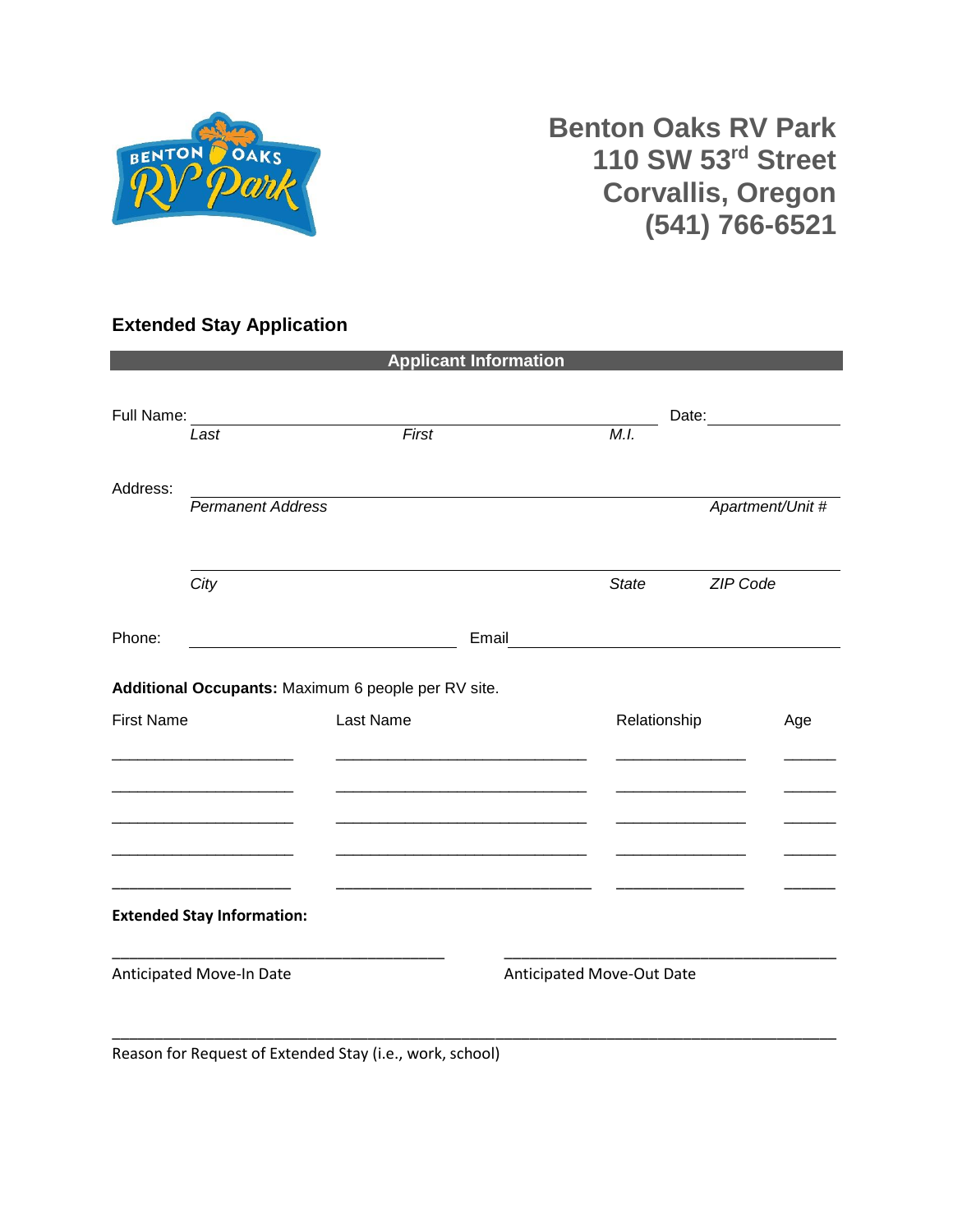<u>response to the contract of the contract of the contract of the contract of the contract of the contract of the con</u><br>The contract of the contract of the contract of the contract of the contract of the contract of the cont

|                      |                                                                |                                                                              | Camping Unit: One camping unit per RV space. Provide a current picture of your RV with application.                                                                                                               |
|----------------------|----------------------------------------------------------------|------------------------------------------------------------------------------|-------------------------------------------------------------------------------------------------------------------------------------------------------------------------------------------------------------------|
|                      |                                                                |                                                                              |                                                                                                                                                                                                                   |
|                      |                                                                |                                                                              | Length: ______________________ # Slide Outs: _______                                                                                                                                                              |
|                      | RV storage areas at the fairgrounds. Additional charges apply. |                                                                              | Additional Vehicle: Limit one vehicle in addition to your camping unit per RV space. Cars, trucks,<br>motorcycles, and trailers are all considered a vehicle. You may arrange to store additional vehicles in the |
| Color<br>Year/Type   |                                                                | Make & Model                                                                 | State/License                                                                                                                                                                                                     |
|                      |                                                                | Pets: Maximum 3 pets per RV space. List all pets to be kept on the premises. |                                                                                                                                                                                                                   |
| Type & Breed         | Name                                                           | Age & Color                                                                  | Weight                                                                                                                                                                                                            |
| Neutered? Yes $\Box$ | $No$ $\Box$                                                    | Rabies Shots Current? Yes No                                                 |                                                                                                                                                                                                                   |
| Type & Breed         | Name                                                           | Age & Color                                                                  | Weight                                                                                                                                                                                                            |
| Neutered? Yes $\Box$ | $No$ $\Box$                                                    | Rabies Shots Current? Yes No                                                 |                                                                                                                                                                                                                   |
| Type & Breed         | Name                                                           | Age & Color                                                                  | Weight                                                                                                                                                                                                            |
| Neutered? Yes $\Box$ | $No$ $\Box$                                                    | Rabies Shots Current? Yes   No                                               |                                                                                                                                                                                                                   |
|                      |                                                                | <b>RV Park Address</b>                                                       |                                                                                                                                                                                                                   |
|                      |                                                                |                                                                              |                                                                                                                                                                                                                   |
|                      | Present or Previous RV Park Name & Address (if applicable)     |                                                                              |                                                                                                                                                                                                                   |
| Owner/Manager        |                                                                |                                                                              | Phone                                                                                                                                                                                                             |
| Check-In Date        | <b>Check-Out Date</b>                                          | Reason for Leaving                                                           |                                                                                                                                                                                                                   |